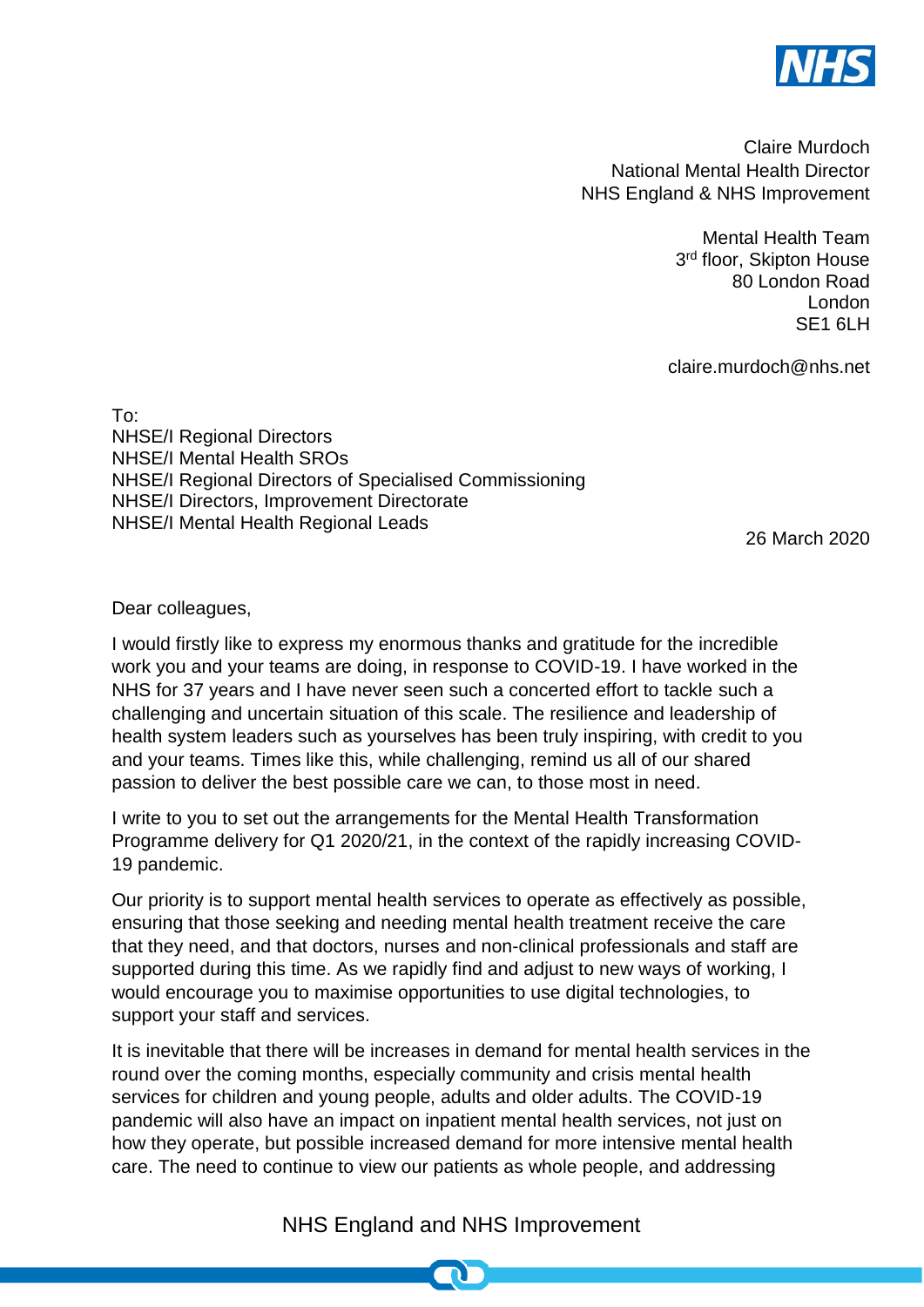both their physical and mental health needs, irrespective of setting is even more important in the COVID-19 context.

I am impressed by the rapid actions and measures systems are taking in response to the situation. These have included discharging patients (where it is safe to do so) to increase bed capacity, rapidly setting up Mental Health A&Es and ensuring staff are quickly set-up for remote working wherever possible.

The Mental Health team has now had four webinars on COVID-19. These are weekly webinars attended by colleagues across the country, including partners from the independent and voluntary sectors, and provide updates on national initiatives to support COVID-19 planning and response. Further guidance and supporting information for mental health service providers will be available on the NHS England and NHS Improvement website [\(https://www.england.nhs.uk/coronavirus/\)](https://www.england.nhs.uk/coronavirus/) and I urge you to visit this page often.

On 17 March, Simon Stevens and Amanda Pritchard wrote to system leaders with important actions for every part of the NHS to put in place, building on multiple actions already in train. This included maximising staff availability and deferring 2020/21 Operational Planning, until further effect.

In line with this and with immediate effect, unless otherwise stated in the Appendix to this letter, all Mental Health Transformation Programme assurance and additional or bespoke reporting requirements over and above routine data collections to the MHSDS and IAPT Datasets, are paused temporarily until further notice. As per steer from COO's office, it is our expectation that routine national data collections will continue, as this data is essential in understanding system pressures during this period.

We have reviewed the planned 2020/21 programme of work and outlined key areas for systems to focus on in Q1 2020/21 (see Appendix 1 for full list). This has been done in the context of COVID-19 and changing priorities, and in line with the NHSwide steer to release capacity. We would expect prioritisation of services to be determined locally, however the principles set out in the recently published guidance on [managing capacity and demand](https://www.england.nhs.uk/coronavirus/secondary-care/other-resources/mental-health-learning-disabilities-and-autism/?preview=true) (attached for reference) and table in Appendix 1 may be a useful framework or guide. Any decisions around service prioritisation should be agreed with local Gold Command sign off. Please note, this letter does not seek to direct systems on any aspect of clinical practice.

With regards to investment, NHSE/I remain committed to transforming and improving mental health services and funding will be available to support that in line with the Mental Health Investment Standard. We recognise the importance of continuing to make Mental Health transformation funding available, particularly for crisis and community services where we expect significant increases in service demand across the country in response to COVID-19. Each programme is reviewing its process for transformation funding with a view to simplifying and expediting the process in Q1 2020/21. We recognise the importance of reducing burden on the system at this critical time. Additional programme-specific information will be shared by national and regional teams in the coming days.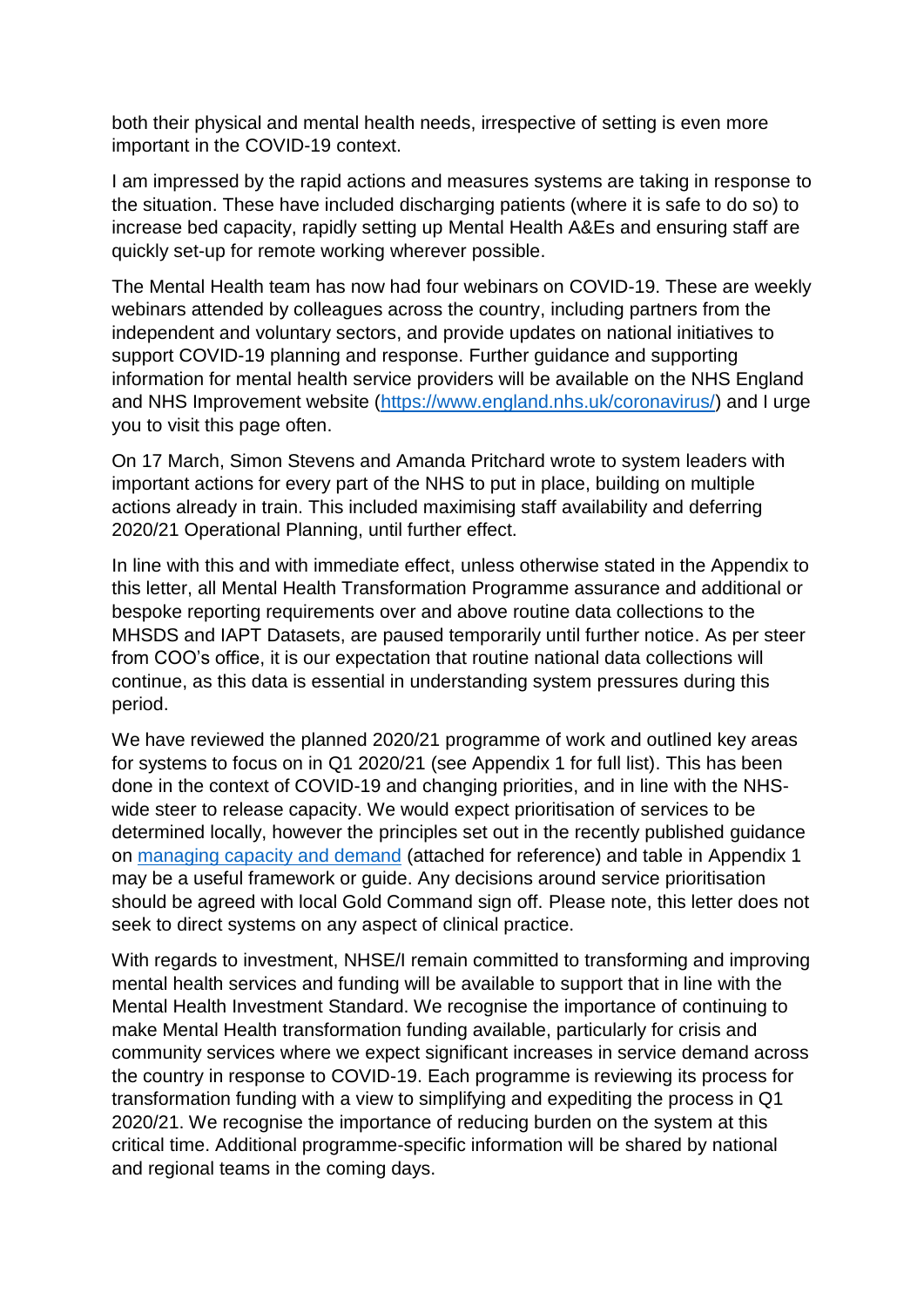Nationally and regionally, all Mental Health staff are prioritising COVID-19 support. Any remaining time will be committed to the continuation of existing mental health Long Term Plan work to ensure that we are prepared to return to business as usual when possible. This is an approach that we expect you will want to replicate locally – COVID-19 being the clear immediate priority, with any staff not required for COVID-19 undertaking their usual activity in support of our important work to transform mental health care.

I hope this letter provides reassurance and clarity around priorities for the upcoming quarter. During these times of uncertainty and challenge, it gives me comfort to know that Mental Health services will ultimately benefit from us working together and pulling in the same direction. I am pleased to see initiatives which would have previously taken months and years to come together, now taking days. Further, I am heartened by the closer working relationships we are forging with voluntary sector partners to provide the best possible care we can for communities across the country. If you have queries on any of the content of this letter or if there is anything we may have missed, please reach out to england.mentalhealthpmo@nhs.net.

Kind regards,

Claire

Claire Murdoch National Mental Health Director NHS England and NHS Improvement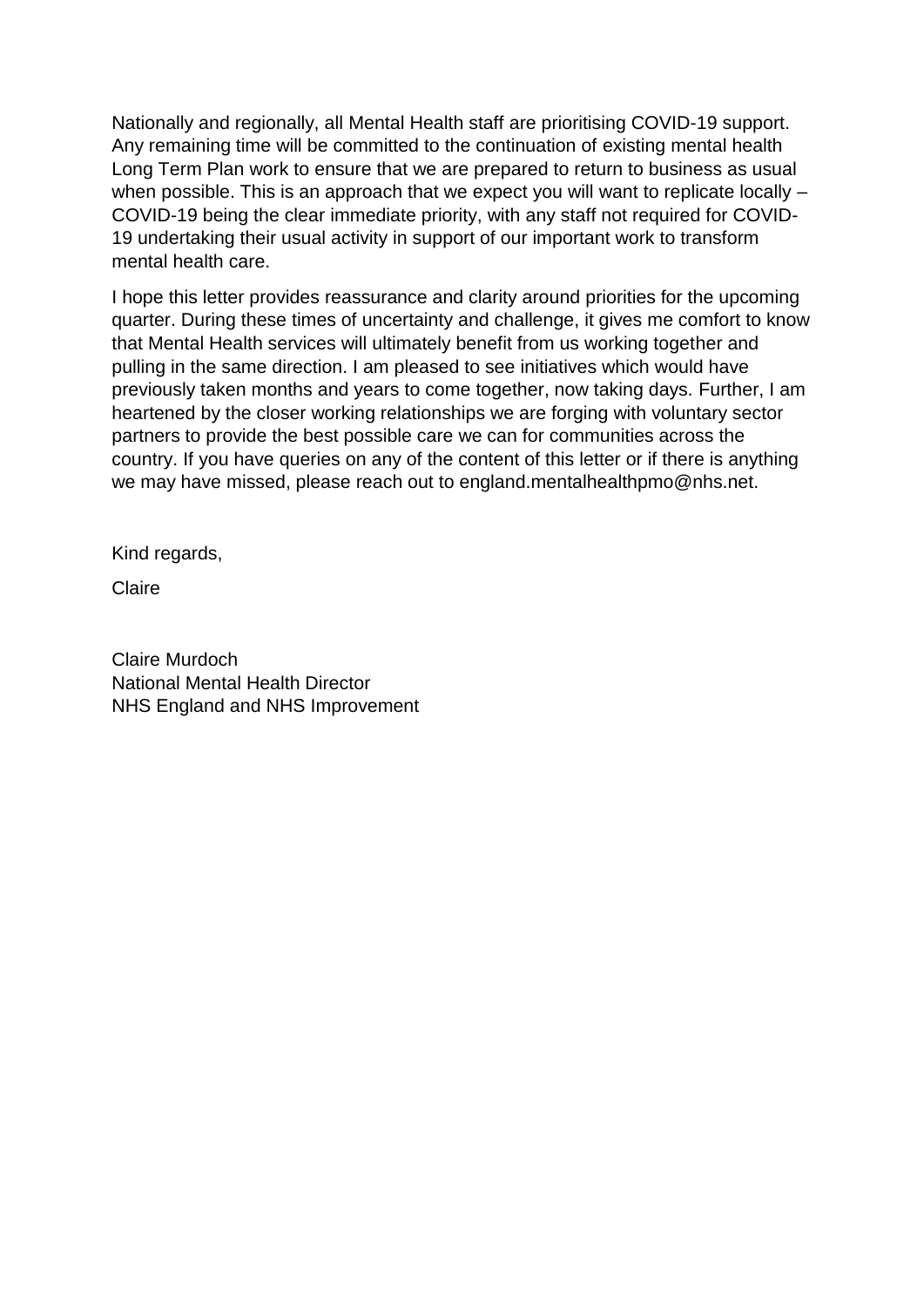## **Appendix 1: Mental Health 2020/21 LTP Programme – immediate priorities and next steps**

The table below outlines the Mental Health Transformation Programme activity and confirms the position and suggested focus for Q1 2020 on delivery milestones, submission deadlines and reporting requirements.

The below table represents the position as of 26 March 2020. Due to a rapidly changing situation and uncertainty about future impact, it is possible that the contents of this table will be revised and re-issued. In all cases, national, regional and local activity should continue where possible, providing it does not impact whatsoever on COVID-19 planning or response.

| Policy area                                                                                  | 2020/21 Original deliverable as<br>stated in the MH Implementation<br>Plan                                                                                                                                                                                                                            | Immediate Q1 focus and adapting in context of COVID-19                                                                                                                                                                                                                                                                                                                                                                                                                                                                                                                                                                                                                       | Activities to consider slowing or deferring to later in 2020/21                                                                                                                                                                                                                                                                                                                                               |
|----------------------------------------------------------------------------------------------|-------------------------------------------------------------------------------------------------------------------------------------------------------------------------------------------------------------------------------------------------------------------------------------------------------|------------------------------------------------------------------------------------------------------------------------------------------------------------------------------------------------------------------------------------------------------------------------------------------------------------------------------------------------------------------------------------------------------------------------------------------------------------------------------------------------------------------------------------------------------------------------------------------------------------------------------------------------------------------------------|---------------------------------------------------------------------------------------------------------------------------------------------------------------------------------------------------------------------------------------------------------------------------------------------------------------------------------------------------------------------------------------------------------------|
| <b>Children and</b><br>Young<br>Peoples'<br>(CYP)<br><b>Community &amp;</b><br><b>Crisis</b> | 70,000 additional CYP aged<br>under 18 accessing NHS-<br>funded services<br>73,000 additional CYP aged 0-<br>25 accessing NHS-funded<br>services<br>35% coverage of 24/7 crisis<br>provision for CYP which<br>combines crisis assessment.<br>brief response and intensive<br>home treatment functions | Continue delivering CYP community services. Consider increasing<br>use of digital, non-face to face assessment and treatment where<br>possible.<br>Review CYP Crisis response. Consider extending operation hours<br>$\bullet$<br>of CYP crisis service (where not 24/7) by combining with adult<br>crisis services, and expand additional crisis support e.g.: crisis<br>cafes, crisis houses, peer support through VCSE and or LAs if<br>available.<br>Waiting Time Initiatives funded by National Transformation funding<br>$\bullet$<br>should continue but can be revised to support COVID-19<br>response.<br>Continue to submit CYP access data to MHSDS.<br>$\bullet$ | Further expansion of face to face CYP community<br>$\bullet$<br>service offer.<br>Planning for the development of 24/7 intensive home<br>treatment services where not in place.<br>Where areas are working as part of the CYP four week<br>$\bullet$<br>waiting time pilot, consider pausing pilot activity. The<br>national team have indicated that monitoring returns<br>are on hold until further notice. |
| <b>MHSTs</b>                                                                                 | MHSTs established in selected<br>areas                                                                                                                                                                                                                                                                | Continue training the new recruits identified in 19/20 to continue<br>expansion of MHST workforce. Regions to conclude 2020/21 site<br>selection already in progress where possible.<br>The delivery model for established MHSTs should be reviewed in<br>$\bullet$<br>light of school closures to allow greater use of digital access,<br>provide wider geographic coverage to those schools that remain<br>open and/or to support wider CYP MH community services.<br>Given the current uncertainty, consideration will be made nationally<br>$\bullet$<br>(with HEE) of options to defer the recruitment and implementation                                               |                                                                                                                                                                                                                                                                                                                                                                                                               |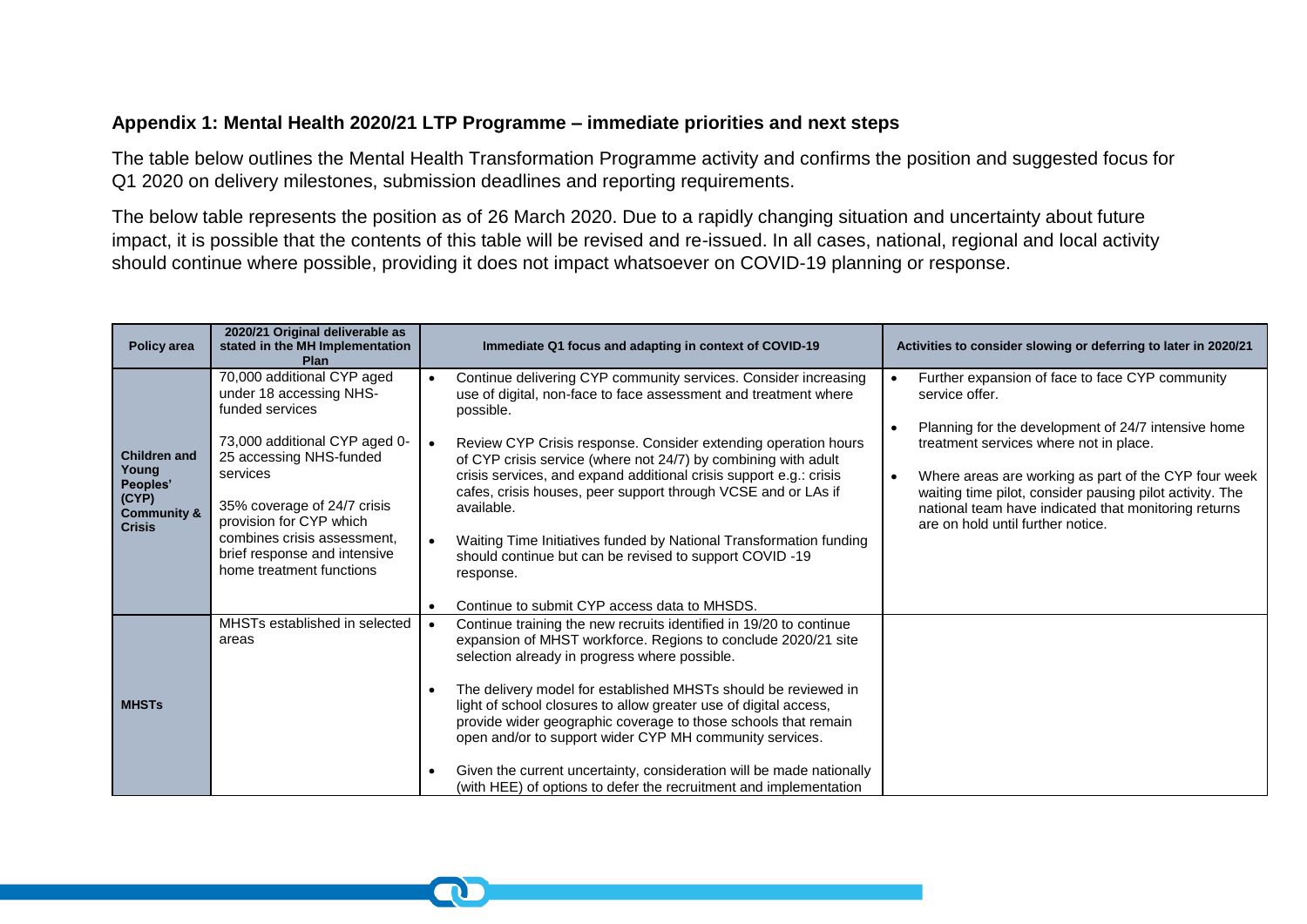|                                       |                                                                                                                                                                                                 | of new MHSTs in2020/21 trainees, whilst planning and recognising<br>the need to rapidly recruit in future.                                                                                                                                                                                                                                                                                                                                                                                                                                                                                                              |                                                                                                                                                                                                                                                                                                                           |
|---------------------------------------|-------------------------------------------------------------------------------------------------------------------------------------------------------------------------------------------------|-------------------------------------------------------------------------------------------------------------------------------------------------------------------------------------------------------------------------------------------------------------------------------------------------------------------------------------------------------------------------------------------------------------------------------------------------------------------------------------------------------------------------------------------------------------------------------------------------------------------------|---------------------------------------------------------------------------------------------------------------------------------------------------------------------------------------------------------------------------------------------------------------------------------------------------------------------------|
| <b>CYP Eating</b><br><b>Disorders</b> | Achieve 95% CYP Eating<br><b>Disorder Standard</b>                                                                                                                                              | Continue to deliver CYP Eating Disorder services. Consider<br>$\bullet$<br>increasing use of digital, non-face to face assessment and<br>treatment where possible.<br>Note COVID-19 risk in continued monitoring given the risk to those<br>$\bullet$<br>with higher level needs and consequential physical frailty.                                                                                                                                                                                                                                                                                                    | Eating Disorder waiting time data submissions to<br>$\bullet$<br>SDCS will be optional.                                                                                                                                                                                                                                   |
|                                       | At least 47,000 women in total<br>accessing specialist<br>community Perinatal Mental<br>Health (PMH) services                                                                                   | Continue delivering PMH services to meet the needs of women and<br>$\bullet$<br>families experiencing moderate/severe complex mental illnesses in<br>the perinatal period, and prepare for possible increase in demand.<br>Consider increasing use of digital, non-face to face assessment<br>$\bullet$<br>and treatment where possible.<br>Continue to submit PMH access data to MHSDS.<br>Continue to support staff with appropriate skills/training for this<br>$\bullet$<br>cohort as far as possible, including considering skills in other<br>community MH services that may be supporting women and<br>families. |                                                                                                                                                                                                                                                                                                                           |
| <b>Perinatal</b>                      | Flexible Ambition by 2023/24:<br>Implementing assessment of<br>partners of women accessing<br>specialist community care for<br>their mental health and<br>signposting to support as<br>required | Local decision to pause if work not already underway.<br>$\bullet$                                                                                                                                                                                                                                                                                                                                                                                                                                                                                                                                                      | Planning for and implementation of LTP flexible<br>ambitions where work has not already begun, noting<br>future planning may need to consider additional spike<br>in demand.                                                                                                                                              |
|                                       | Flexible Ambition by 2023/24:<br>Specialist community care<br>from pre-conception to 24<br>months in place with increased<br>availability of evidence-based<br>psychological therapies          | Local decision to pause if work not already underway.<br>$\bullet$                                                                                                                                                                                                                                                                                                                                                                                                                                                                                                                                                      | Planning for workforce training/CPD implications and<br>$\bullet$<br>potential need for rapid period of activity and skills<br>development.                                                                                                                                                                               |
| <b>IAPT</b>                           | A total of 1.5m adults and<br>older adults accessing<br>treatment<br>All areas to have an IAPT-<br>Long Term Conditions (LTC)<br>service in place                                               | Continue delivering IAPT and IAPT LTC services.<br>$\bullet$<br>Prepare for increased demand due to COVID-19; both immediate<br>$\bullet$<br>and into the future; likely to come in waves with different focuses,<br>e.g. impact of self-isolation, PTSD, bereavement trauma.                                                                                                                                                                                                                                                                                                                                           | Development and assurance of new IAPT LTC<br>$\bullet$<br>provision. Services will need to make provision for<br>those with an LTC given their physical vulnerability to<br>COVID and the added MH implications of this, but<br>service development and integration with PH pathways<br>will be challenging at this time. |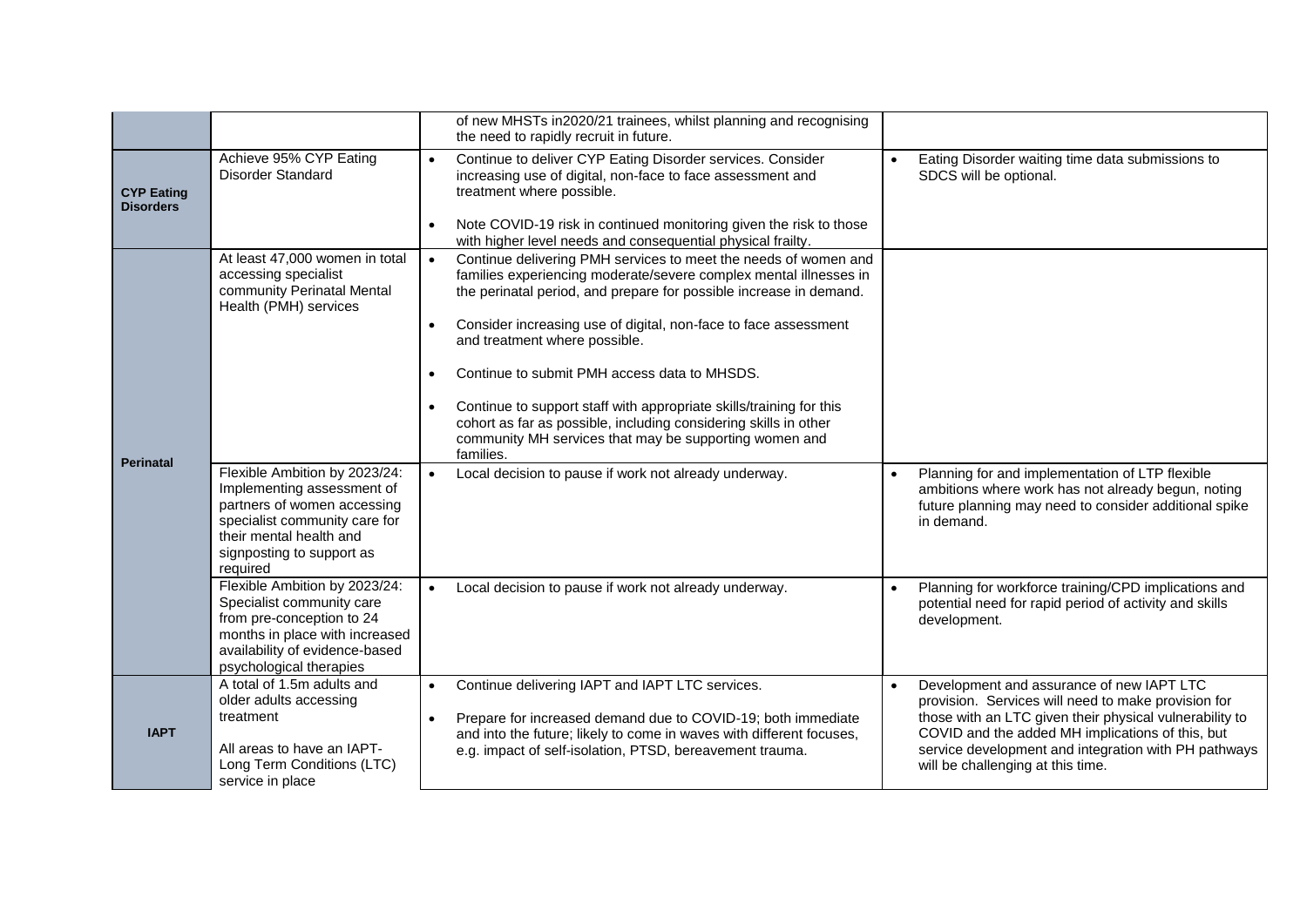|                                          |                                                                                                                                                               | Continue to grow the IAPT workforce which will be required to deal<br>with MH implications of COVID. Proceed with recruitment of<br>trainees as planned, providing permanent and not 1 year contracts,<br>to ensure trainee pipeline is delivered. Consider working at system<br>level to facilitate this.<br>Deploy digital solutions where appropriate e.g. video interviews.<br>$\bullet$<br>Guidance to be circulated imminently.<br>Whilst ordinarily CCGs would confirm 40% funding for trainees in<br>$\bullet$<br>2020/21 and clarify the trainee numbers needed, HEE have been<br>instructed to commission training spaces based on target numbers<br>for 2020/21 of expansion and replacement trainees, as previously<br>provided to regions. | Other modalities training for existing staff.<br>$\bullet$                                                                                                                                 |
|------------------------------------------|---------------------------------------------------------------------------------------------------------------------------------------------------------------|---------------------------------------------------------------------------------------------------------------------------------------------------------------------------------------------------------------------------------------------------------------------------------------------------------------------------------------------------------------------------------------------------------------------------------------------------------------------------------------------------------------------------------------------------------------------------------------------------------------------------------------------------------------------------------------------------------------------------------------------------------|--------------------------------------------------------------------------------------------------------------------------------------------------------------------------------------------|
|                                          | Meet IAPT referral to<br>treatment time and recovery<br>standards                                                                                             | Monitor rather than assure performance via IAPT Dataset;<br>$\bullet$<br>implement online completion of outcome measures by patients.                                                                                                                                                                                                                                                                                                                                                                                                                                                                                                                                                                                                                   | Assurance of performance against these standards.<br>$\bullet$                                                                                                                             |
| Liaison<br><b>Mental Health</b>          | 100% STP coverage of Liaison<br>Mental Health teams meeting<br>the needs of all ages<br>50% of Liaison Mental Health<br>Teams achieving 'core 24'<br>standard | Proceed at current pace.<br>$\bullet$                                                                                                                                                                                                                                                                                                                                                                                                                                                                                                                                                                                                                                                                                                                   | Assurance of transformation funds and<br>$\bullet$<br>implementation.<br>Commissioning and running new national survey.<br>Commencing next phase of data quality improvement<br>programme. |
| <b>Adult</b><br>community<br>crisis care | 100% coverage of 24/7 adult<br>Crisis Resolution and Home<br>Treatment Teams operating in<br>line with best practice                                          | Establish 24/7 open access urgent and emergency MH services as<br>$\bullet$<br>priority.<br>There will be a very light touch assurance process to assure these<br>$\bullet$<br>have been established with more details to follow.<br>Establishment of service finder for urgent mental health services on<br>$\bullet$<br>NHS.UK to be confirmed within 2 weeks.                                                                                                                                                                                                                                                                                                                                                                                        | Routine assurance of transformation funds and<br>$\bullet$<br>implementation.<br>Commencing next phase of data quality improvement<br>$\bullet$<br>programme.                              |
| <b>Crisis</b><br>alternatives            | Flexible Ambition by 2023/24:<br>Invest in crisis alternatives                                                                                                | If needed, urgent mapping of voluntary sector-provided telephone<br>$\bullet$<br>support services, and mobilisation of additional capacity.                                                                                                                                                                                                                                                                                                                                                                                                                                                                                                                                                                                                             | Development of communities of practice to share best<br>practise and inform further development of LTP<br>services.<br>Allocation processes for transformation funds for<br>2021/22.       |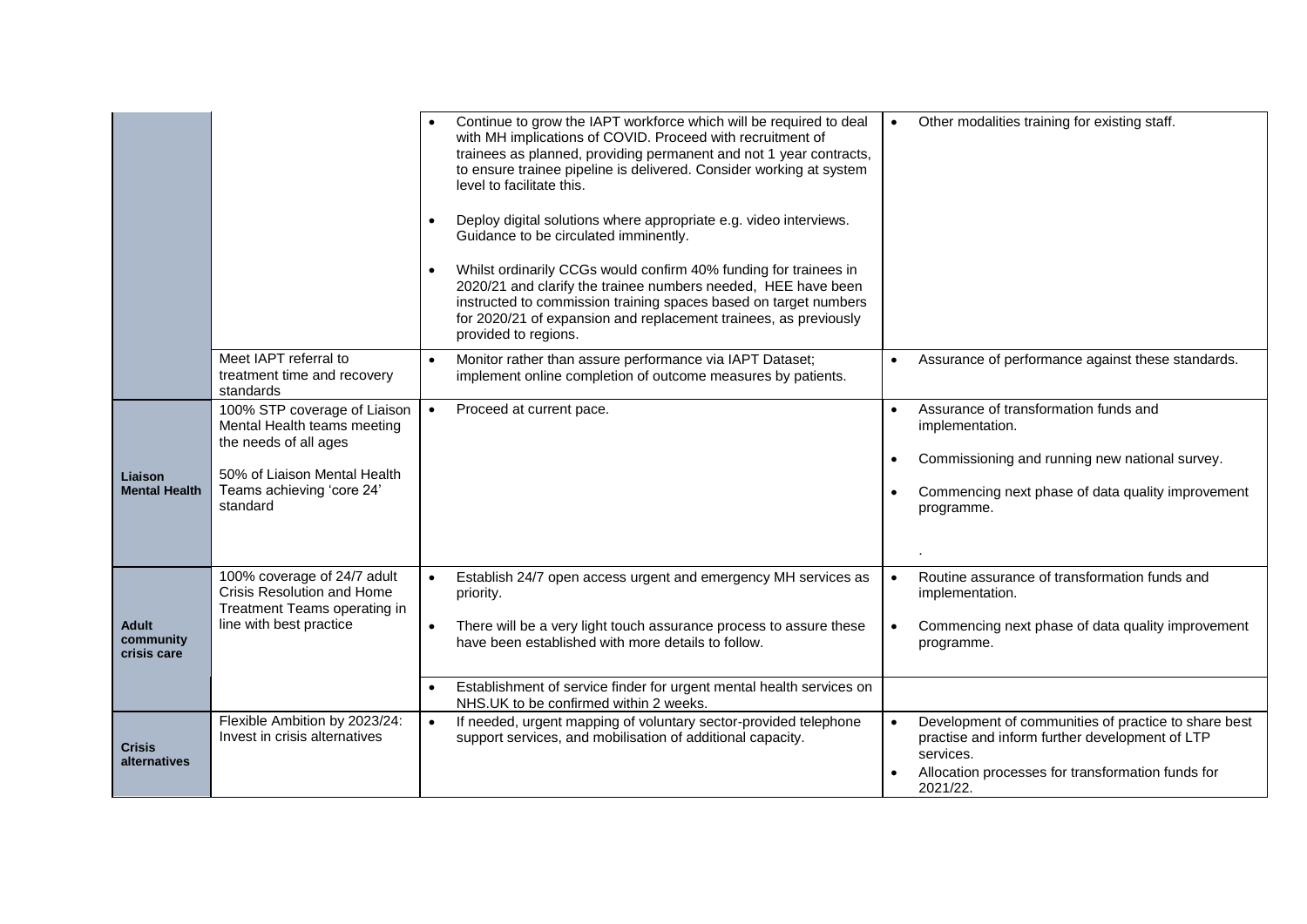|                                                  | Flexible Ambition by 2023/24:<br>Improve mental health                                                                             | Milestones for this programme will be reviewed in light of COVID-<br>19 response, with more details to follow.                                                                                              | $\bullet$ | Monitoring CCG funding flows to ambulance services.                                                                                                 |
|--------------------------------------------------|------------------------------------------------------------------------------------------------------------------------------------|-------------------------------------------------------------------------------------------------------------------------------------------------------------------------------------------------------------|-----------|-----------------------------------------------------------------------------------------------------------------------------------------------------|
|                                                  | response provided by the<br>ambulance service                                                                                      |                                                                                                                                                                                                             | $\bullet$ | Issuing case studies and further guidance on good<br>practice.                                                                                      |
| <b>Ambulance</b><br>and mental                   |                                                                                                                                    |                                                                                                                                                                                                             | $\bullet$ | Implementing a training and education programme for<br>the ambulance workforce.                                                                     |
| health                                           |                                                                                                                                    |                                                                                                                                                                                                             | $\bullet$ | Establishing consistent data collections and KPIs for<br>ambulance services.                                                                        |
|                                                  |                                                                                                                                    |                                                                                                                                                                                                             | $\bullet$ | Procuring new MH ambulance vehicles.                                                                                                                |
|                                                  | Flexible Ambition by 2023/24:                                                                                                      | Milestones for this programme will be reviewed in light of COVID-                                                                                                                                           | $\bullet$ | Regional roadshows to engage and support                                                                                                            |
| NHS 111 and                                      | Access via NHS 111 to urgent                                                                                                       | 19 response, with more details to follow.                                                                                                                                                                   |           | development of specification.                                                                                                                       |
| <b>MH</b>                                        | mental health care                                                                                                                 |                                                                                                                                                                                                             | $\bullet$ | Issuing new specification and tracking progress.                                                                                                    |
| <b>Clinical</b><br>review of<br><b>standards</b> | Introduce access and waiting<br>times for urgent and<br>emergency mental health<br>[following the Clinical Review<br>of Standards] | Milestones for this programme will be reviewed in light of COVID-<br>19 response, with more details to follow.                                                                                              | $\bullet$ | Receiving all evaluations and data by end April 2020,<br>recommending new standards and commencing<br>shadow implementation year of new standards.  |
|                                                  | Eliminate OAPs for adult acute                                                                                                     |                                                                                                                                                                                                             | $\bullet$ | Bespoke data collection on OAPs.                                                                                                                    |
| <b>OAPs</b>                                      | care                                                                                                                               |                                                                                                                                                                                                             | $\bullet$ | Monthly assurance of category 1 systems and<br>establishment of regional support offer.                                                             |
|                                                  | Flexible Ambition by 2023/24:<br>Improving therapeutic support<br>in adult mental health inpatient                                 | Milestones for this programme will be reviewed in light of COVID-<br>19 response, with more details to follow.                                                                                              | $\bullet$ | Developing best practice guides, webinar and trust<br>support, to help them to deliver trauma-informed,<br>strengths-based and person-centred care. |
| Acute<br>therapeutic<br>including<br>72hr follow | care                                                                                                                               | In the current context, it will be more important than ever to ensure<br>$\bullet$<br>people have timely follow up when discharged from inpatient care -<br>so all services should prioritise this function | $\bullet$ | Formal reporting against the new 72hr follow up<br>standard until further notice.                                                                   |
| up standard                                      |                                                                                                                                    |                                                                                                                                                                                                             | $\bullet$ | Developing DTOC technical guidance and best<br>practice guidance to help support mental health trusts<br>to better report and manage their DTOCs.   |
| <b>Community</b><br><b>SMI</b> for               | Stabilise and bolster<br>community mental health<br>services for adults and older                                                  | Invest 2020/21 CCG baseline funding uplifts to recruit staff and<br>stabilise/ bolster core community mental health teams.                                                                                  |           |                                                                                                                                                     |
| <b>Adults and</b><br><b>Older Adults</b>         | adults                                                                                                                             | New staff should be deployed as part of Community Mental Health<br>Team (CMHT) responses to COVID-19-related demand.                                                                                        |           |                                                                                                                                                     |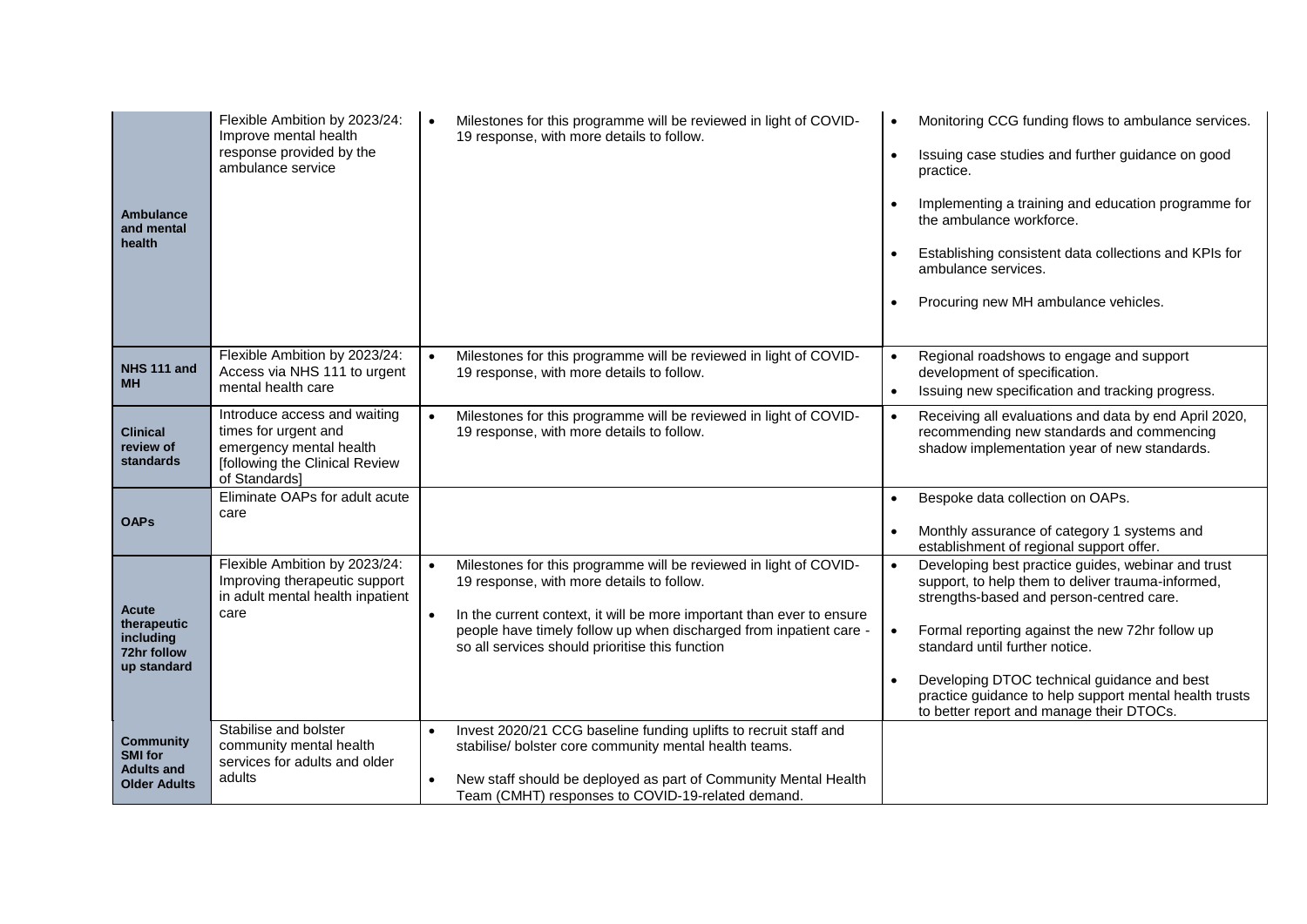|                                                |                                                                                                                                                       | Maximise opportunities of working with the VCSE and drawing on<br>$\bullet$<br>lived experience practitioners to respond to COVID-19-related<br>demand.                                                                                                                                                                                    |                                                                                                                                                                                                                                                                                             |
|------------------------------------------------|-------------------------------------------------------------------------------------------------------------------------------------------------------|--------------------------------------------------------------------------------------------------------------------------------------------------------------------------------------------------------------------------------------------------------------------------------------------------------------------------------------------|---------------------------------------------------------------------------------------------------------------------------------------------------------------------------------------------------------------------------------------------------------------------------------------------|
|                                                |                                                                                                                                                       | Maximise use of digital, non-face to face assessment and<br>$\bullet$<br>treatment where possible.                                                                                                                                                                                                                                         |                                                                                                                                                                                                                                                                                             |
|                                                | Fixed Ambition by 2023/24:<br>370,000 people receiving care<br>in new models of integrated                                                            | Continue to support improvements in care for 'personality disorder'<br>$\bullet$<br>through CCG baseline funding or transformation funding (where<br>available).                                                                                                                                                                           | Where necessary, extend timelines for local demand<br>$\bullet$<br>mapping for psychological therapy for SMI courses.                                                                                                                                                                       |
|                                                | primary and community care<br>for people with SMI (including<br>care for people with eating<br>disorders, mental health<br>rehabilitation needs and a | $\bullet$<br>Continue to support improvements in care for 'people with mental<br>health rehabilitation needs' through CCG baseline funding or<br>transformation funding (where available).                                                                                                                                                 | For early integrated model implementers: Defer all<br>$\bullet$<br>programme activities (assurance; implementation<br>support offer including webinars, action learning sets;<br>evaluation) in Q1. National and regional teams will<br>begin to allocate 2020/21 transformation funding to |
|                                                | 'personality disorder'<br>diagnosis)                                                                                                                  | Continue to support expansion of adult eating disorder services<br>$\bullet$<br>through CCG baseline funding, provider collaboratives and / or<br>early implementer sites where transformation funding is available<br>for this purpose.                                                                                                   | nominated CCGs as previously agreed from June,<br>unless otherwise advised by CCG.                                                                                                                                                                                                          |
|                                                |                                                                                                                                                       | Continue to provide psychological therapy interventions via digital<br>$\bullet$<br>channels for people with SMI (for example CBTp, Family<br>Intervention, DBT, SCM, MBT).                                                                                                                                                                | For non-early integrated model implementers: National<br>and regional teams will defer 2021/22 transformation<br>funding process timelines.                                                                                                                                                 |
|                                                |                                                                                                                                                       | Continue programme management activities for sites if<br>$\bullet$<br>implementation of new models is operationally viable.                                                                                                                                                                                                                |                                                                                                                                                                                                                                                                                             |
|                                                |                                                                                                                                                       | Where implementation is not viable, pause mobilisation of new<br>$\bullet$<br>models, redeploy existing and newly-recruited staff, and repurpose<br>new VCSE contracts to respond remotely to COVID-19-related<br>demand.                                                                                                                  |                                                                                                                                                                                                                                                                                             |
|                                                |                                                                                                                                                       | For non-early implementer sites: Pause system-wide planning<br>$\bullet$<br>ahead of 2021/22 fair share transformation funding process.                                                                                                                                                                                                    |                                                                                                                                                                                                                                                                                             |
| <b>Community</b>                               | A total of 280,000 people with<br>SMI will receive a physical<br>health check                                                                         | Confirm local arrangements for delivery of PH SMI checks in<br>$\bullet$<br>current context – national steer to follow.                                                                                                                                                                                                                    | Reporting of physical health SMI recovery planning<br>$\bullet$<br>and assurance process.                                                                                                                                                                                                   |
| MH (incl. EIP,<br>IPS &<br>physical<br>health) |                                                                                                                                                       | Where data automatically flows from primary and secondary care<br>$\bullet$<br>to CCGs and is not burdensome to collect please submit; manual<br>data collection that impacts on COVID-19 planning and response<br>can be de-prioritised or a nil-response submitted (data<br>completeness issues will be flagged in future publications). |                                                                                                                                                                                                                                                                                             |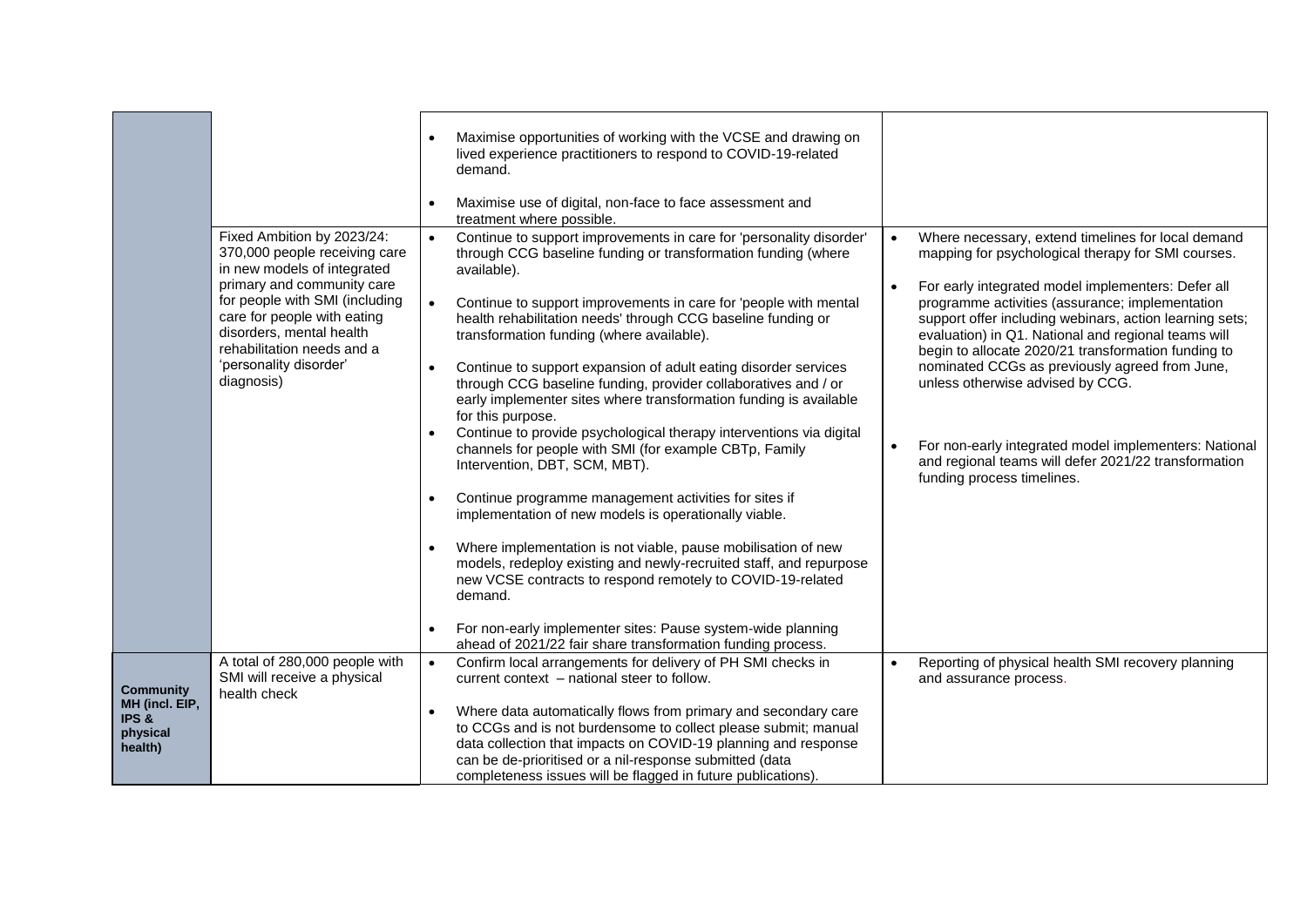|                                                                | A total of 20,000 people will<br>have access to Individual<br><b>Placement and Support</b><br>services                                                    | Expected service shift towards supporting clients with job retention<br>$\bullet$<br>and job loss.<br>Continue to utilise 2020/21 transformation (Wave 1/2) and CCG<br>$\bullet$<br>baseline funding.<br>Continue to flow MHSDS data on IPS referrals and access where<br>$\bullet$<br>possible and not burdensome.                                                                                                                                                                        | Assurance of IPS access against LTP ambitions.<br>$\bullet$<br>All fidelity reviews.<br>$\bullet$                                                                                                            |
|----------------------------------------------------------------|-----------------------------------------------------------------------------------------------------------------------------------------------------------|--------------------------------------------------------------------------------------------------------------------------------------------------------------------------------------------------------------------------------------------------------------------------------------------------------------------------------------------------------------------------------------------------------------------------------------------------------------------------------------------|--------------------------------------------------------------------------------------------------------------------------------------------------------------------------------------------------------------|
|                                                                | The 60% Early Intervention in<br>Psychosis (EIP) access<br>standard will be maintained<br>and 60% of services will<br>achieve Level 3 NICE<br>concordance | Ensure EIP services maximise use of digital channels to support<br>$\bullet$<br>continuity of care where possible.<br>Continue to flow MHSDS data on two-week wait element of the<br>$\bullet$<br>standard where possible.                                                                                                                                                                                                                                                                 | Assurance and monitoring of 2 week wait<br>$\bullet$<br>performance.<br>Further guidance on measurement of the NICE-<br>$\bullet$<br>concordant element of the standard will be provided at<br>a later date. |
| <b>Dementia</b>                                                | Maintain diagnosis rate at<br>$2/3$ rds                                                                                                                   | Monitor rather than assure performance.<br>$\bullet$<br>$\bullet$<br>Particular consideration for the needs of older adults given the<br>impact of COVID-19 on this patient group.                                                                                                                                                                                                                                                                                                         | National support offer.                                                                                                                                                                                      |
| <b>Suicide</b><br><b>Reduction &amp;</b><br><b>Bereavement</b> | Targeted investment to areas<br>in line with the activity and<br>actions agreed in local suicide<br>prevention plans.                                     | Finalise suicide prevention transformation funding for Wave 1, 2<br>$\bullet$<br>and 3 for 2020/21, to ensure funding continues to flow to services,<br>public health teams and VCS. Assurance will be light touch and is<br>expected to create no additional burden.<br>Multi agency suicide plans should be reviewed in light of current<br>$\bullet$<br>mental health risks during COVID outbreak and what interventions<br>are feasible in context of social distancing and isolation. | Assurance of transformation funding by STPs and<br>$\bullet$<br>regions (for all waves).                                                                                                                     |
|                                                                | 40% of STPs providing suicide<br>bereavement support services                                                                                             | Finalise suicide bereavement transformation funding for Wave 1<br>$\bullet$<br>and 2 for 2020/21, to ensure funding continues to flow to services,<br>public health teams and VCS. Assurance will be light touch and is<br>expected to create no additional burden.                                                                                                                                                                                                                        | Assurance of transformation funding by STPs and<br>$\bullet$<br>regions (for all waves).                                                                                                                     |
| <b>Finance</b>                                                 | All CCGs are required to meet<br>the MHIS                                                                                                                 | All CCGs are required to meet the MHIS.<br>$\bullet$                                                                                                                                                                                                                                                                                                                                                                                                                                       |                                                                                                                                                                                                              |
| <b>Data</b><br>(repeated in<br>specific<br>programme<br>lines) | National datasets:<br><b>Mental Health Services</b><br>Data Set (MHSDS)                                                                                   | All providers to continue to submit data to MHSDS and IAPT<br>$\bullet$<br>datasets. This should include registering for SDCS Cloud account,<br>and submitting during the multiple submission window if needed<br>(guidance to follow). Further guidance on IAPT dataset changes to<br>follow                                                                                                                                                                                              | All providers to continue to work towards SNOMED CT<br>$\bullet$<br>compliance, Data Quality Maturity Index scores of<br>95%, and implementation of PLICs system.                                            |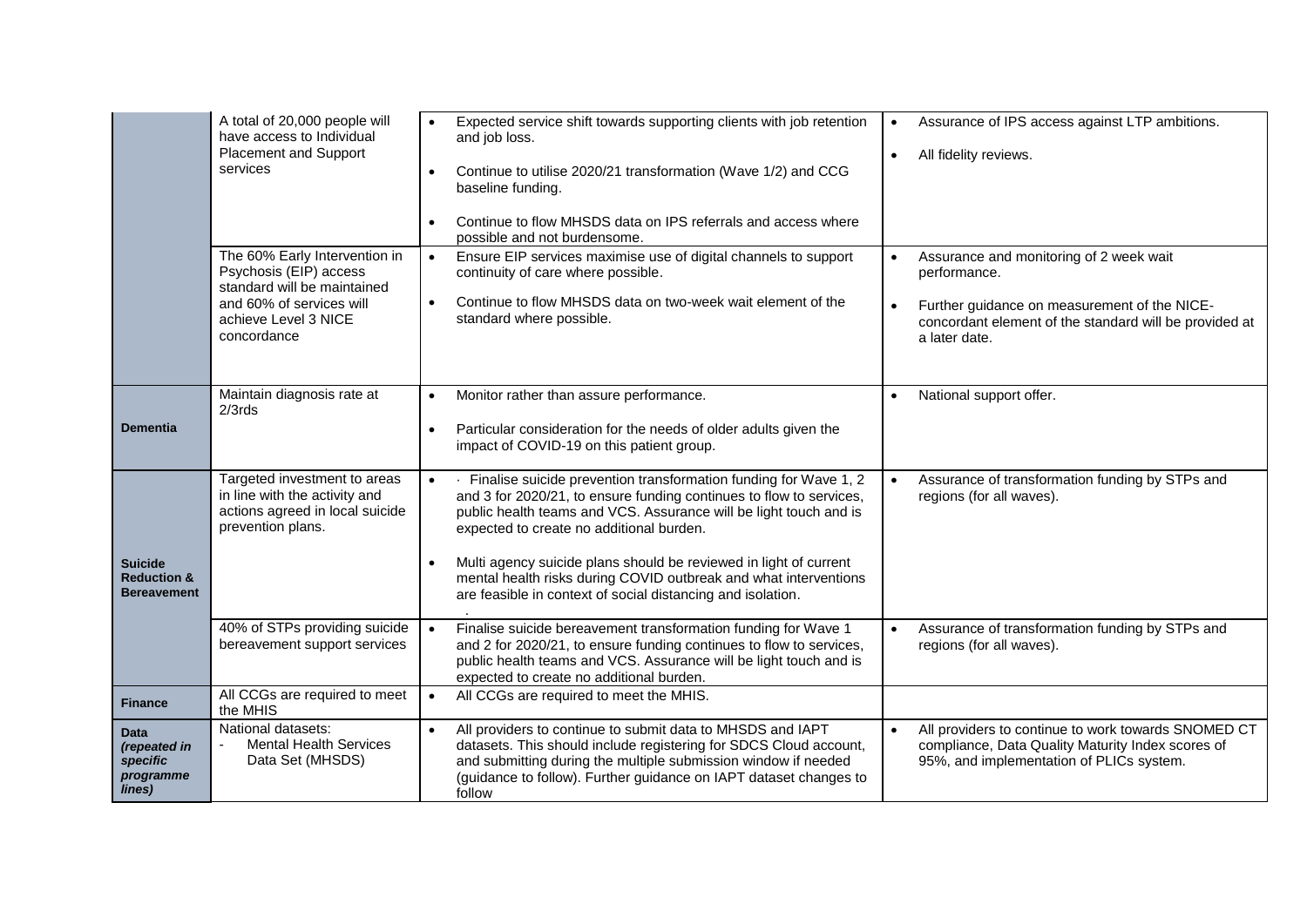|                          | <b>Access Improving Access</b><br>to Psychological<br>Therapies (IAPT)                                                        | Providers to continue following any Data Quality Improvement<br>$\bullet$<br>Plans with Commissioners, if in place, and any specific data quality<br>improvement activities planned for Q1.                                                                                                                                   | Engagement and input on future dataset changes, as<br>part of the agreed annual consultation process, to be<br>slowed or deferred to later in the year. |
|--------------------------|-------------------------------------------------------------------------------------------------------------------------------|-------------------------------------------------------------------------------------------------------------------------------------------------------------------------------------------------------------------------------------------------------------------------------------------------------------------------------|---------------------------------------------------------------------------------------------------------------------------------------------------------|
|                          | Bespoke data collection: Out<br>of Area Placements (OAPs)                                                                     |                                                                                                                                                                                                                                                                                                                               | Bespoke data collection on OAPs.<br>$\bullet$                                                                                                           |
|                          | Bespoke data collection: CYP<br>eating disorders                                                                              | Data submissions to continue where doing so does not impact on<br>$\bullet$<br>COVID-19 planning and response.                                                                                                                                                                                                                |                                                                                                                                                         |
|                          | Bespoke data collection:<br>physical health checks for<br>people with severe mental<br>illness                                | Where data automatically flows from primary and secondary care<br>to CCGs and is not burdensome to collect please submit; manual<br>data collection that impacts on COVID-19 planning and response<br>can be de-prioritised or a nil-response submitted (data<br>completeness issues will be flagged in future publications). |                                                                                                                                                         |
|                          | Every person with diagnosed<br>mental health problems will be<br>able to access their care plans                              | Digital solutions could help to support services to provide continuity<br>$\bullet$<br>of care and maximise resources at a time when both patients and<br>staff are unable to come to appointments or working remotely.<br>Further guidance will be made available shortly.                                                   |                                                                                                                                                         |
| <b>Digital</b>           | All community staff will have<br>access to mobile digital<br>services                                                         |                                                                                                                                                                                                                                                                                                                               |                                                                                                                                                         |
|                          | Local NHS.uk service directory<br>includes crisis services                                                                    |                                                                                                                                                                                                                                                                                                                               |                                                                                                                                                         |
| <b>Workforce</b>         | Deliver against mental health<br>workforce expansion as set<br>out in the HEE workforce plan,<br>supported by STP-level plans | NHS England and NHS Improvement are working with HEE to<br>$\bullet$<br>update workforce requirements in light of COVID-19 response.                                                                                                                                                                                          | The 5 year workforce collection template process.<br>$\bullet$                                                                                          |
| Rough<br><b>Sleeping</b> | At least 10 areas with new<br>mental health provision for<br>rough sleepers                                                   | Ensure any rough sleepers being rapidly rehoused have access to<br>$\bullet$<br>mental health support.                                                                                                                                                                                                                        | 2020/21 allocation of transformation funding.<br>$\bullet$                                                                                              |
| Problem<br>Gambling      | Total 3 new NHS clinics for<br>specialist problem gambling<br>treatment                                                       | Milestones for this programme will be reviewed in light of COVID-<br>$\bullet$<br>19 response, with more details to follow.                                                                                                                                                                                                   |                                                                                                                                                         |
| Secure care              | Trial new models of care within<br>the secure care pathways in<br>selected areas                                              | Delay Specialist Community Forensic Team implementation unless<br>$\bullet$<br>decided locally to continue, and utilise Specialist Community<br>Forensic Team staff as needed locally. Women's pilots - only<br>continue with implementing model if required locally.                                                         | Programme activities (WebEx, learning sets, review<br>$\bullet$<br>cycle).                                                                              |